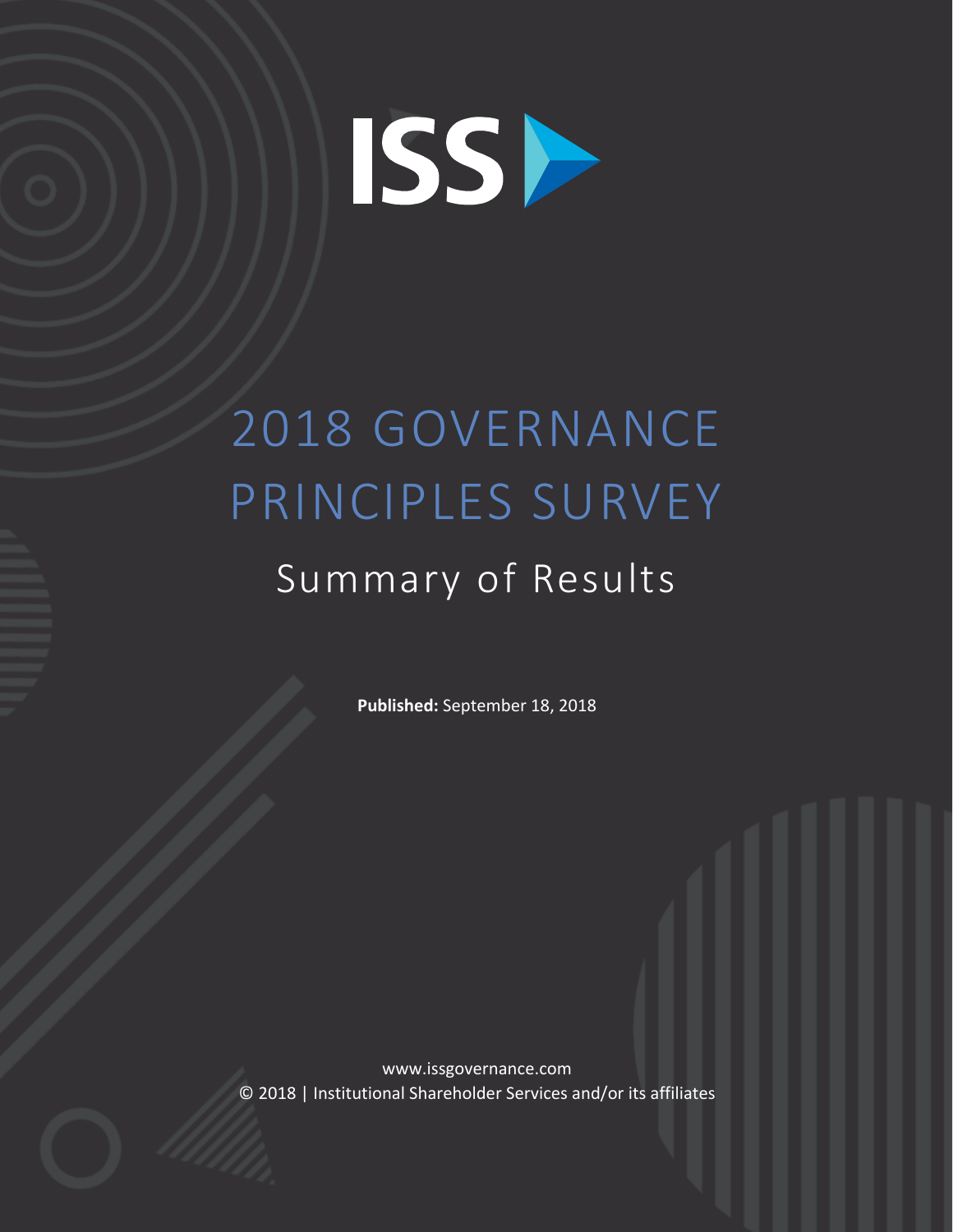

## **Table of Contents**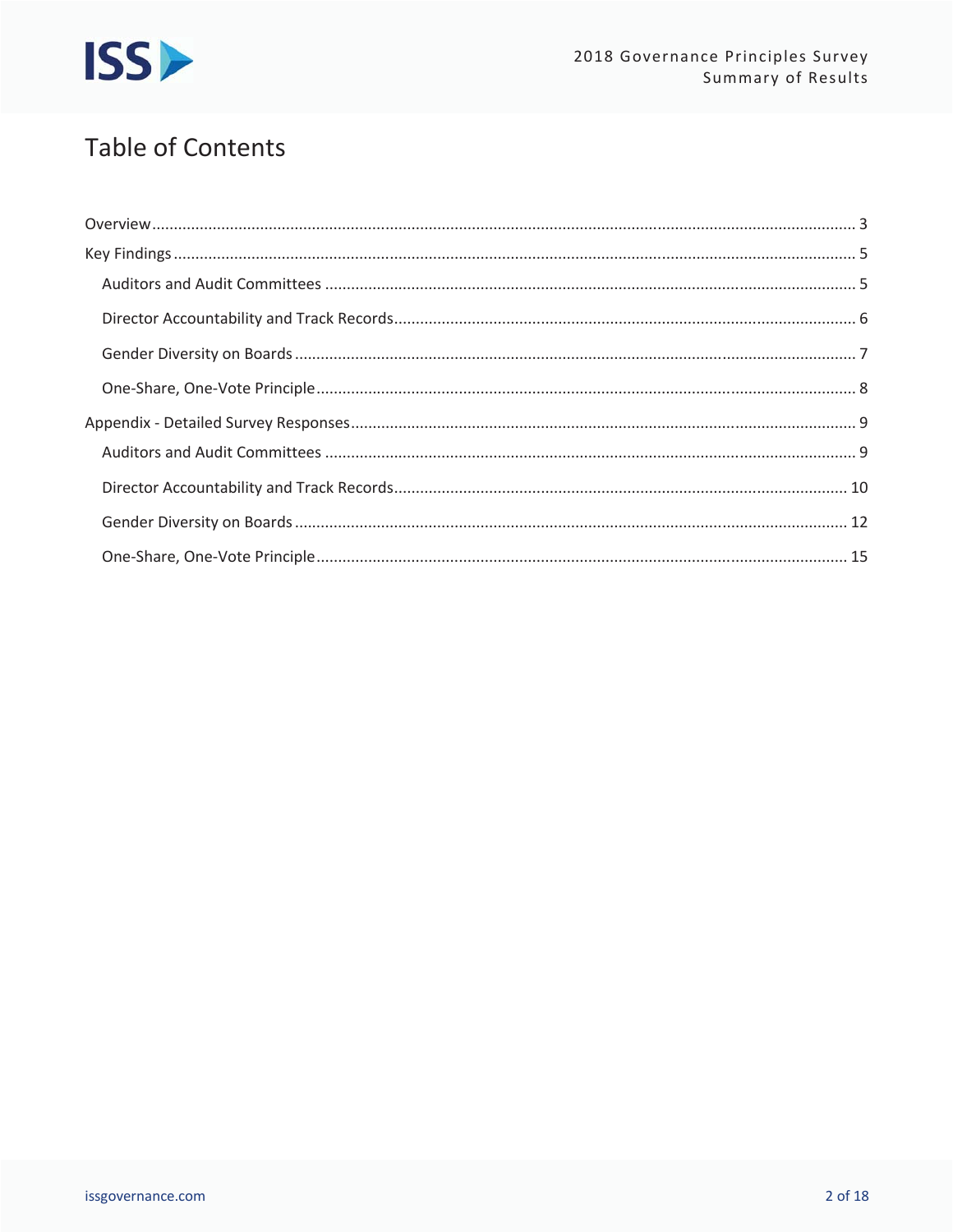

### Overview

A key part of ISS' annual global benchmark policy development process is a survey open to institutional investors, corporate executives, board members and all other interested constituencies. As in 2017, this year's survey has two parts: (1) a high-level Governance Principles Survey covering a limited number of topical corporate governance areas; and (2) three detailed regional surveys that seek feedback on more specific policy application questions. This document summarizes the findings of the Governance Principles Survey, which opened on July 30, 2018, and closed on Aug. 28, 2018. The supplemental surveys will remain open until Sept. 21, at 5 PM (EDT).

In total, ISS received 669 responses to this year's Governance Principles Survey, from 638 different organizations. The total number of responses represents an 11 p rcent increase from the total number of responses received in last year's Governance Principles survey.

Responses were received through the online survey from 109 individual investor representatives. That included 107 institutional investor respondents, representing 105 organizations, and an additional two responses from organizations that represent or provide services to institutional investors. Of the institutional investor respondents, 76 percent represented asset managers, 22 percent represented asset owners, and two percent represented both. Two institutional investor provided responses to ISS after the survey's deadline bringing the total investor responses to 111. These responses were considered but not aggregated in the results. For purposes of this report, survey results are based on 109 "investor" responses.

Responses were also received from a total of 554 non-investors from 525 organizations to the online survey, several of which submitted multiple responses from different individuals. At 469, responses from corporations were the most prevalent, followed by 40 from consultants/advisors to companies, 36 corporate directors, and, finally, a handful from academics, trade associations, and other organizations. Four non-investors did not take the online survey but provided responses to ISS via e-mail bringing the total non-investor responses to 558. These responses were considered but not aggregated in the results. For purposes of this report, survey results are based on 554 non-investor responses.

As in past years, the bulk of the respondents - more than 400 in all - represented organizations based in the United States. Europe and the U.K. (with 94 respondents) and Canada (with 53 respondents) were wellrepresented as well. Responses came in from at least 20 organizations based in Asia, seven based in Latin America, and five based in Africa. Responses were also received from organizations in, but not limited to, Australia, New Zealand, and Russia. Most respondents have a market focus that goes beyond their own home country.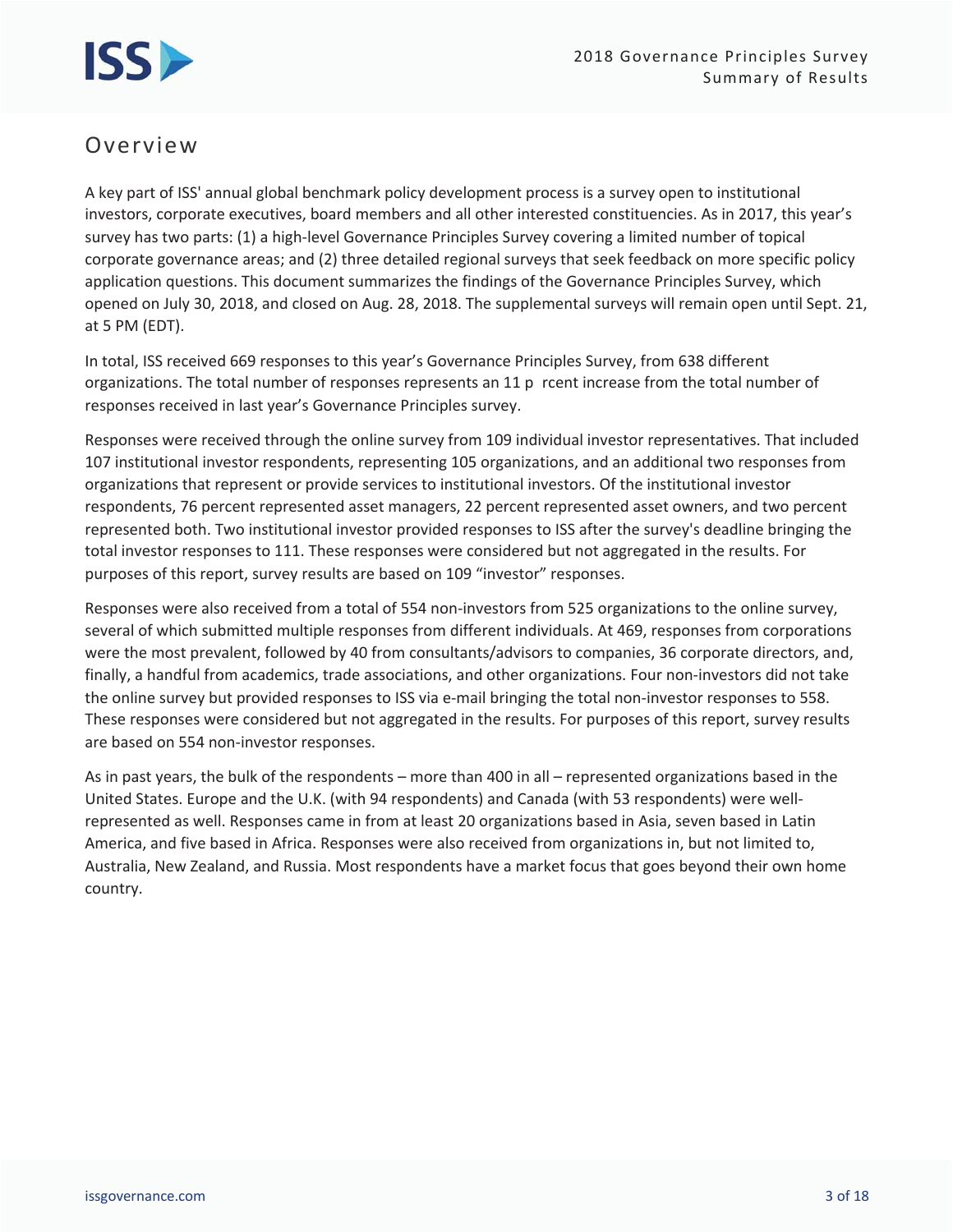## **ISS**

| PRIMARY MARKET OF FOCUS                                                    | <b>INVESTOR</b> | <b>NON-INVESTOR</b> |
|----------------------------------------------------------------------------|-----------------|---------------------|
| Global (including most or all of the regions below)                        | 61%             | 19%                 |
| U.S.                                                                       | 25%             | 57%                 |
| <b>Continental Europe</b>                                                  | 6%              | 5%                  |
| Canada                                                                     | 4%              | 7%                  |
| Asia-Pacific                                                               | 2%              | 5%                  |
| U.K.                                                                       | 2%              | 3%                  |
| Developing/emerging markets generally                                      | 2%              | 1%                  |
| Latin America                                                              | 0%              | 1%                  |
| Other (includes Australia, Africa, or combination<br>of two other markets) | 0%              | 3%                  |

The breakdown of investors by the size of their assets owned or assets under management is as follows:

| <b>ASSET SIZE</b>             | % OF INVESTOR RESPONDENTS |
|-------------------------------|---------------------------|
| Under \$100 million           | 1%                        |
| \$100 million - \$500 million | 5%                        |
| \$500 million - \$1 billion   | 3%                        |
| \$1 billion - \$10 billion    | 15%                       |
| \$10 billion - \$100 billion  | 32%                       |
| Over \$100 billion            | 39%                       |
| Not applicable                | 6%                        |

Some of the respondents answered every survey question; others skipped one or more questions. Throughout this report, response rates are calculated as percentages of the valid responses received on each particular question from investors and from non-investor respondents, excluding blank responses. Survey participants who filled out the "Respondent Information" but did not answer any of the policy questions were excluded from the analysis and are not part of the count or breakout of respondents above.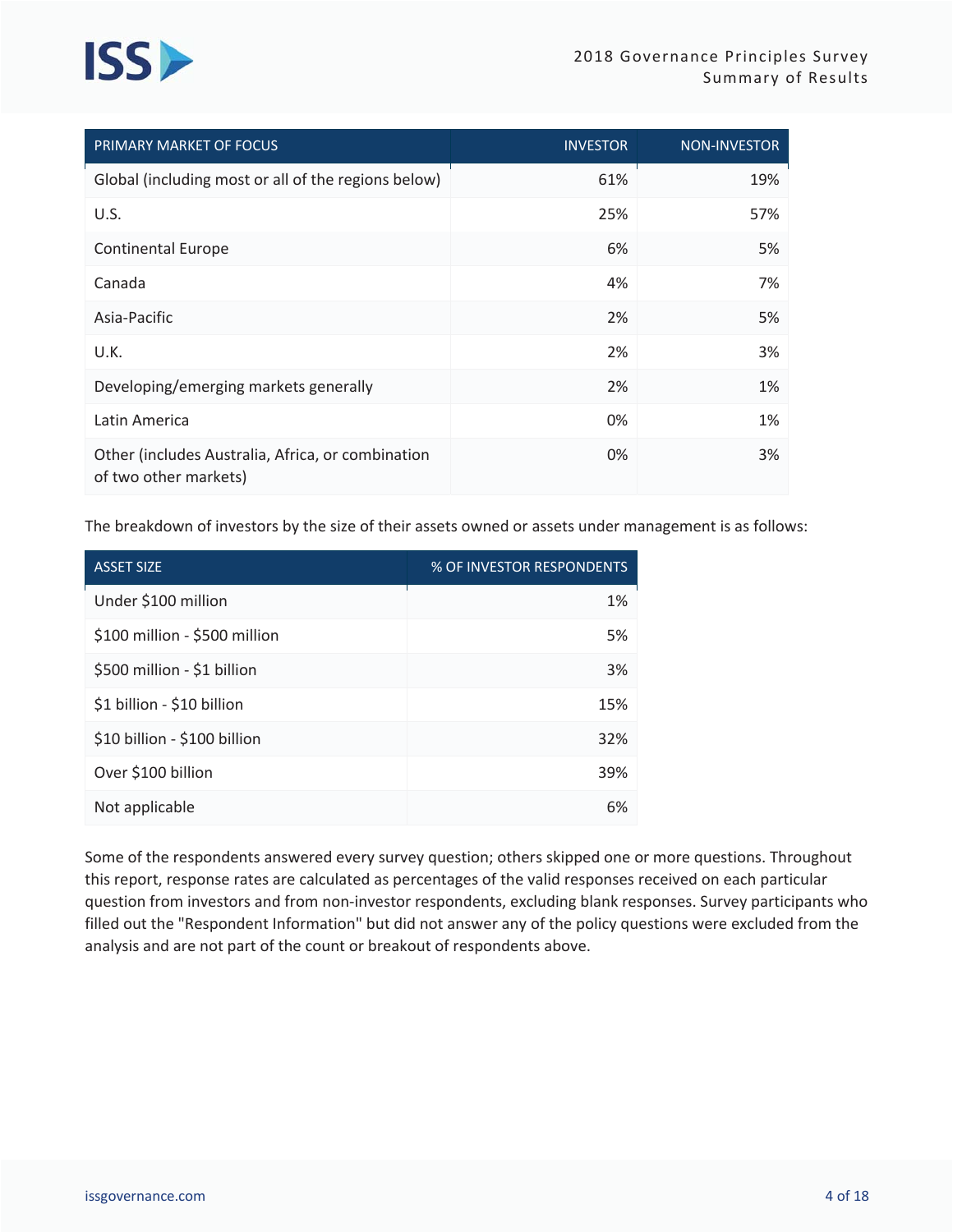## **Key Findings**

#### **Auditors and Audit Committees**

The role of auditors and audit committees captured increased focus recently in the wake of the collapse of Carillion, a U.K. company, after a clean bill of health from its auditor and the high level of shareholder opposition to ratifying General Electric's long-tenured auditor after unexpected accounting charges and an SEC investigation. In a number of developed markets around the world, investors and regulatory bodies have started to focus on additional indicators of audit quality or auditor independence.

ISS asked respondents to identify the audit-related factors (other than fees paid to the auditor for non-audit services) that they consider in evaluating the independence and performance of external auditors. Investor respondents most often cited regulatory fines or other penalties on the auditor for weaknesses or errors in audit practices as a significant matter of interest. The second most popular response was significant audit controversies. The investor respondents' third most favored factor was the identity of the audit partner and any links he or she has to the company or its management.

Non-investors' most frequently cited factor response was considering the identity of the audit partner and any links he or she has to the company or its management, followed by regulatory fines or other penalties on the company related to financial disclosure practices or weaknesses not identified in the audit report. R gulatory fines or other penalties on the auditor for weaknesses or errors in audit practices generated the third most frequent response rate among non-investor respondents.

ISS also asked survey respondents to identify information that shareholders should consider when evaluating a company's audit committee. Overall, investor and non-investor responses showed alignment with respect to the highest-favored to least-favored factors.

Of investor respondents, the highest number cited the skills and experience of audit committee members (including number of financial experts, if applicable), followed by significant financial reporting or audit controversies and the quality of the company's financial reporting (e.g., number of restatements; nature of restatements) as the second- and third-highest favored factors, respectively.

Non-investor respondents also most commonly cited skills and experience of audit committee members; however, the next highest non-investor response was on the quality of the company's financial reporting followed by significant financial reporting or audit controversies.

Of the respondents who selected "other" information to be considered when evaluating audit committees, the level of independent directors on the audit committee was a factor considered by several investor respondents. A joint response on behalf of both an investor and non-investor respondent indicated that the audit committee's charter be an additional factor for consideration commenting that "Audit committees that are empowered - and held accountable - by robust charters are more likely to be able and motivated to promote effective internal control, high quality financial reporting, and reliable auditing."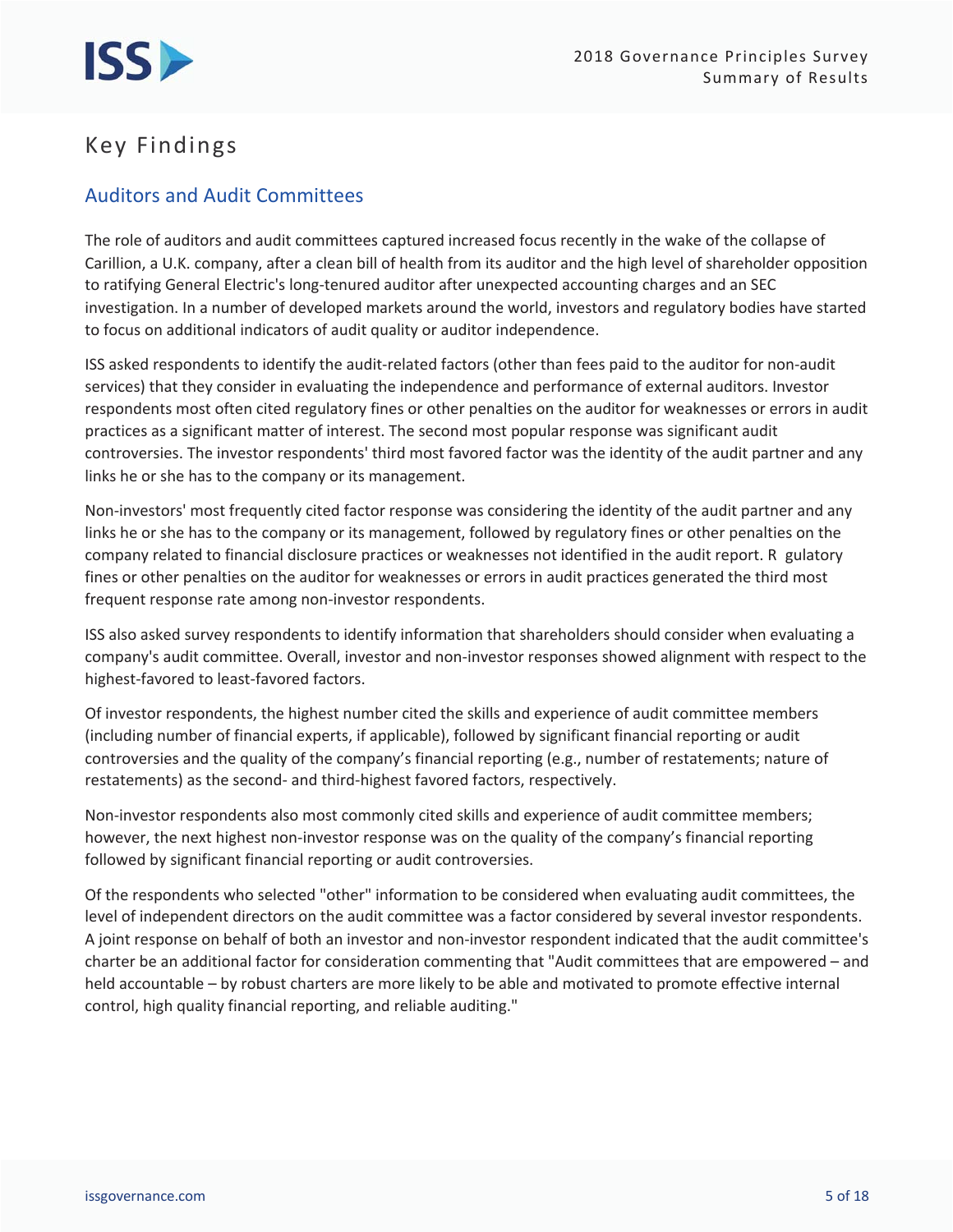#### **Director Accountability and Track Records**

If an individual director has failed in his or her boardroom oversight responsibilities at one company and this has resulted in a negative ISS vote recommendation, ISS asked respondents if they would consider it appropriate and useful to note this information in the proxy research of other companies where that director serves on the board. A significant majority of investor respondents (84 percent) answered "yes, my organization would like to consider any identified oversight shortfalls by the director on other boards where he or she serves." Notably, only three percent responded "No, my organization considers a director's service on each board on which he or she serves on a standalone basis;" and 13 percent responded, "it depends." Of the investor respondents who selected "it depends" as their response, several indicated that the oversight failure would need to be significant to merit noting.

Among non-investor respondents, the responses were nearly evenly split with 41 percent responding "yes" to the question and 40 percent responding "no." Twenty percent responded, "it depends." Of the non-investor respondents selecting "it depends" as their response, many of them commented that it depends on the circumstances or the nature of the oversight shortfall.

As a follow-up question, respondents were asked to select the types of oversight shortfalls would be relevant to the assessment in such a situation. Investor and non-investor responses showed general alignment when ranking the most relevant to least relevant types of oversight shortfalls. Both investor and non-investor respondents showed the strongest support for citing risk oversight failures relating to fraud or other forms of corporate malfeasance.

For investor respondents, oversight failures regarding the protection of shareholder rights or shareholder value and risk oversight failures related to business operations (such as cybersecurity) ranked as the second and third most relevant types of oversight shortfalls, respectively.

For non-investor respondents, oversight failures regarding protection of shareholder rights or shareholder value and pattern of poor stewardship of compensation practices were the second and third most relevant types of oversight shortfalls, respectively. Additionally, "risk oversight failures related to business operations (such as cybersecurity)" was also deemed somewhat relevant with the number of non-investor responses slightly lower than the number of responses on the pattern of poor stewardship of compensation practices.

Respondents were also asked what would be considered an appropriate look-back period for such oversight shortfalls. A significant majority of investor respondents appeared to favor a longer timeframe with 30 percent choosing five years and 39 percent choosing no time limit as their respective responses. Only 2 percent of investors chose one year and 16 percent chose three years.

On the other hand, a majority of non-investor respondents appeared to favor a shorter timeframe with 44 percent selecting three years and 13 percent selecting one year as their respective responses. Only nine percent selected no time limit and 22 percent selected five years.

An equal percentage (13 percent) of both investor and non-investor responses selected "other" look-back period as their response with many of these respondents indicating that it depends on the severity of the oversight shortfall.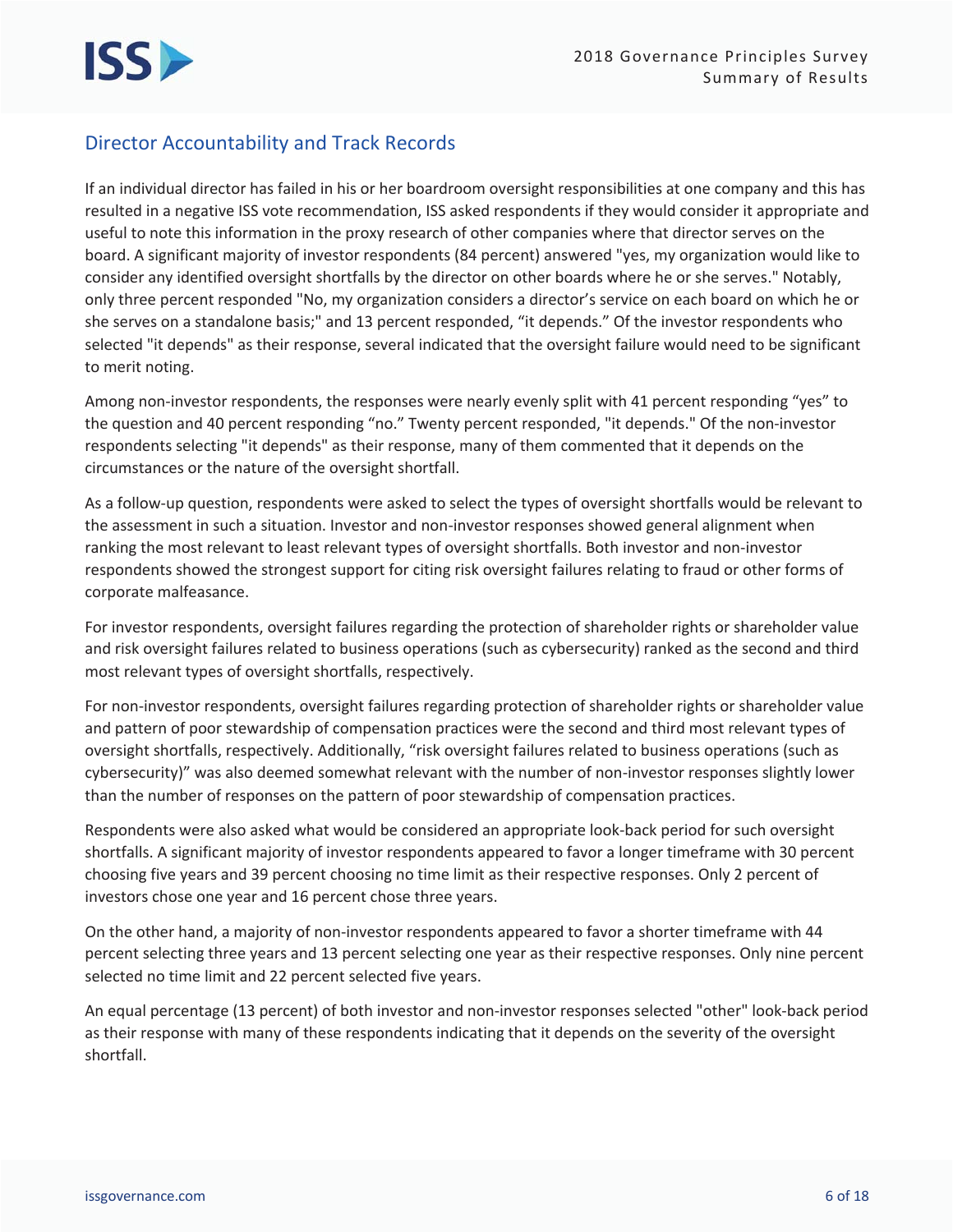#### **Gender Diversity on Boards**

Investor attention to gender board diversity continues to be intense. As of June 30, 2018, 16 percent of Russell 3000 companies in the U.S. had no female board directors, compared to 21 percent at the end of 2017. In the S&P 500, less than one percent of companies had all-male boards as of August 30, 2018. In each of Canada, the UK and Australia, the number of mid-to-large public companies with no female directors dropped to under four percent this year. In Japan, the number of companies with no female representation is considerably higher at 34 percent this year but has been improving rapidly over the past few years.

ISS asked respondents in 2017's policy survey if they considered it problematic if there were zero female directors on a public company board. This year, ISS revisited the same questions to identify year-over-year changes, if any, in views on this topic.

This time around, both investors and non-investors were more likely to respond that a lack of gender diversity on corporate boards would indicate a problem in the board recruitment process. Over 80 percent of investors indicated that they considered it to be problematic. That was up from 69 percent last year. Specifically, 45 percent of investors replied "Yes, the absence of at least one female director may indicate problems in the board recruitment process," while 37 percent replied "Yes, but concerns may be mitigated if there is a disclosed policy/approach that describes the considerations taken into account by the board or the nominating committee to increase gender diversity on the board."

Very few investors replied "No, directors are best-suited to determining the composition of the board." Only three percent of investors replied that a lack of diversity was not problematic, down from eight percent last year.

Non-investors also migrated a little to the "yes" from a "maybe" response category and moved more decisively away from "no." This year, over 60 percent of non-investors replied "yes" in some form, up from 54 percent last year. This year, "Yes, the absence of at least one female director may indicate problems in the board recruitment process" was the most popular response for non-investors with one-third picking this response. "Yes, but concerns may be mitigated with a policy" received 30 percent of the non-investor response. Thirteen percent of non-investors responded that a lack of gender board diversity was not problematic, down from 19 percent last year.

Of the investor respondents who indicated that the lack of female directors on a public board is or could be problematic, the highest number cited engagement with the board and/or management as the most appropriate response, as was the case last year. Considering support for a shareholder proposal aimed at increasing diversity was the second most popular response again this year, with very similar response rates.

This year, considering voting against the chair of the board's nominating or governance committee moved into third place in terms of investors' action of choice given a lack of gender board diversity, overtaking "consider supporting shareholder-nominated candidate." Supporting a shareholder-nominated candidate and considering voting against all members of the nominating committee tied for fourth place this year. Voting against the chair of the board or lead director was sixth and voting against Reports and Accounts where available was seventh.

At least one investor commented that, after engagement, their organization would consider voting against the chair of the board. One investor said that they vote against all incumbent members of the board if it had no gender diversity.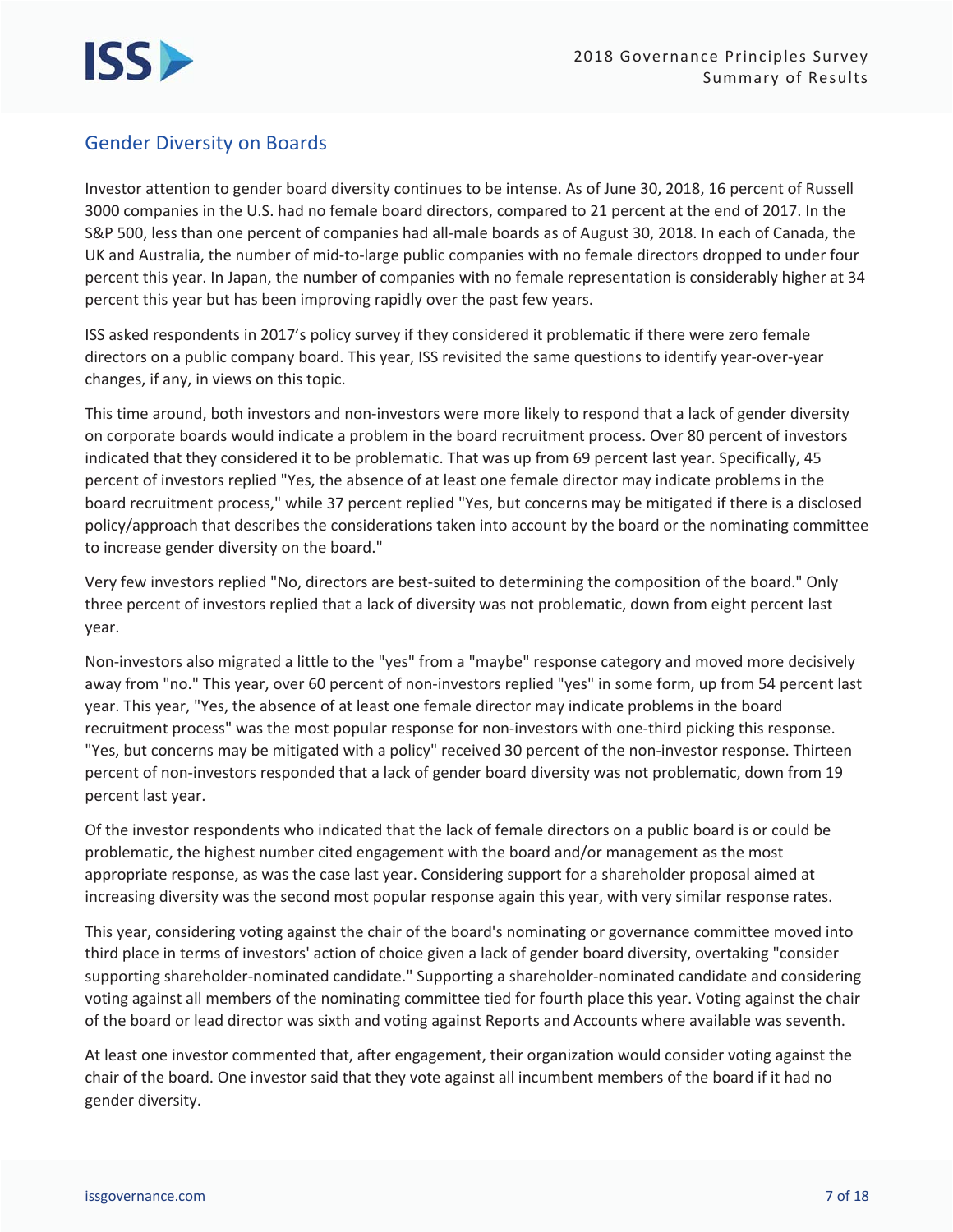

Like the investor respondents, non-investors' most commonly preferred investor action in response to a lack of gender diversity was engagement with the board and management, followed by supporting a shareholder proposal aimed at increasing diversity and voting against the chair of the nominating or governance committee. The ranking of these factors based on the non-investor responses was similar to last year.

#### One-Share, One-Vote Principle

The "one-share, one-vote principle" is increasingly in focus as some emerging companies have sought to access public capital markets while insulating themselves and their management teams from perceived short-term pressures through unequal voting rights.

When asked if ISS should provide vote results where possible to show what the vote results would have been if all votes were counted equally, respondents overwhelmingly responded in favor of receiving such information. Ninety-two percent of investors and 59 percent of non-investors responded that they would like to see such information displayed. Only 4 percent of investors responded that they would not like to have that information noted. Thirty-one percent of non-investors replied that ISS should not provide that information.

When asked if ISS should use adjusted vote results to measure board responsiveness to shareholder vote results in the following year, investors were largely in favor, but non-investors were roughly split. Seventy-two percent of investors replied that adjusted vote results should be used for making responsiveness determinations, whereas 17 percent responded that it was not appropriate. For non-investors, the numbers were 42 percent and 46 percent, respectively.

Some respondents noted in their comments that use of such data should be on a case-by-case basis depended on the situation, including factors such as the share structure, ownership structure, and existence of a sunset provision for the multi-class shares.

When asked about the appropriate timeframe for sunset provisions on unequal voting rights structures, investors and non-investors responded very similarly. In both cases, 46 percent picked either "one to three years" or "four to six years" as their responses.

A significant minority of both types of respondents replied that the appropriate timeframe depended on the situation. They noted that some factors that investors should take into account include the level of involvement of family or original founders, the share structure and the difference in voting rights, the maturity of the company, the industry, company size, company governance, and shareholder engagement.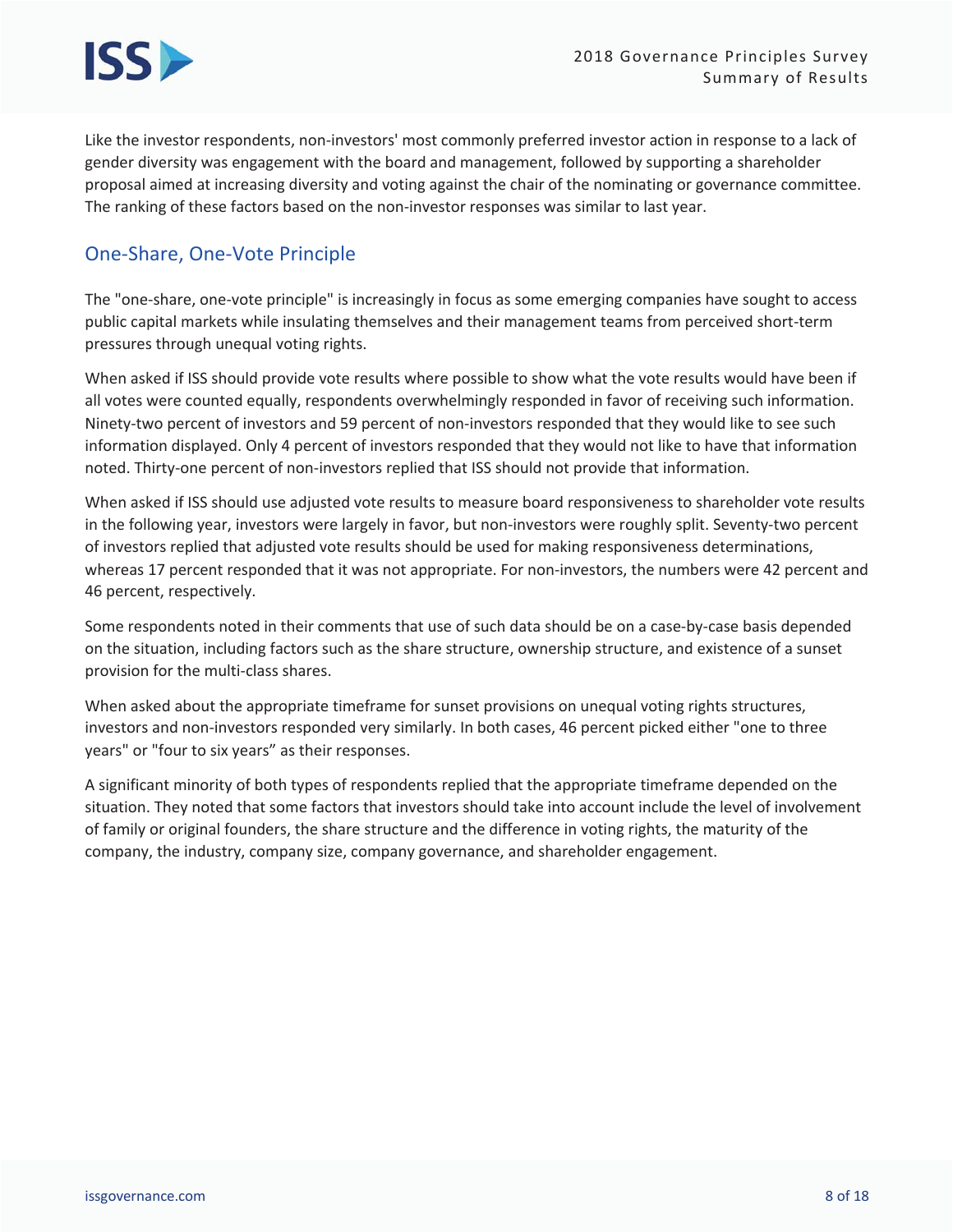

## Appendix - Detailed Survey Responses

Survey results are based on 109 investor responses (primarily asset managers and asset owners) and 554 responses from non-investors (primarily corporate issuers), reflecting more than one response from some organizations.

For questions that allowed multiple answers, rankings are based on the number of responses for each answer choice. Percentages for other questions may not equal 100 percent due to rounding.

#### **Auditors and Audit Committees**

A periodic vote on auditor ratification allows shareholders to assess and express their views on a number of audit-related topics - for example, whether they consider the auditors have been responsibly examining the company's financial statements, that their reports have adequately expressed any legitimate concerns, and whether the auditor is considered sufficiently independent of the company's management. In a number of developed markets around the world, investors and regulatory bodies have started to focus on additional indicators of audit quality and auditor independence. Auditor ratification, appointment, disclosure and rotation requirements differ widely by market, but nonetheless ISS would like to assess investor and other market participants' views in this area.

ISS voting guidelines often consider non-audit services and fees as one factor when assessing the independence of the external auditor. In principle, what other audit-related factors could be considered in evaluation of the independence and performance of the external auditor? (Check all that apply)

|                                                                                                                                                  | <b>INVESTORS' RANK*</b> | <b>NON-INVESTORS'</b><br>RANK* |
|--------------------------------------------------------------------------------------------------------------------------------------------------|-------------------------|--------------------------------|
| Regulatory fines or other penalties on the auditor for weaknesses or<br>errors in audit practices                                                | 1(89)                   | 3(247)                         |
| Significant audit controversies                                                                                                                  | 2(88)                   | 4(222)                         |
| Identity of audit partner and any links to the company or its<br>management                                                                      | 3(87)                   | 1 (329)                        |
| Regulatory fines or other penalties on the company r lated to financial<br>disclosure practices or weaknesses not identified in the audit report | 4(82)                   | 2(255)                         |
| Audit firm tenure                                                                                                                                | 5(72)                   | 6(183)                         |
| Audit partner tenure                                                                                                                             | 6(60)                   | 5(215)                         |
| Other                                                                                                                                            | 7(14)                   | 7 (33)                         |

\*Rankings are based on number of responses for each answer choice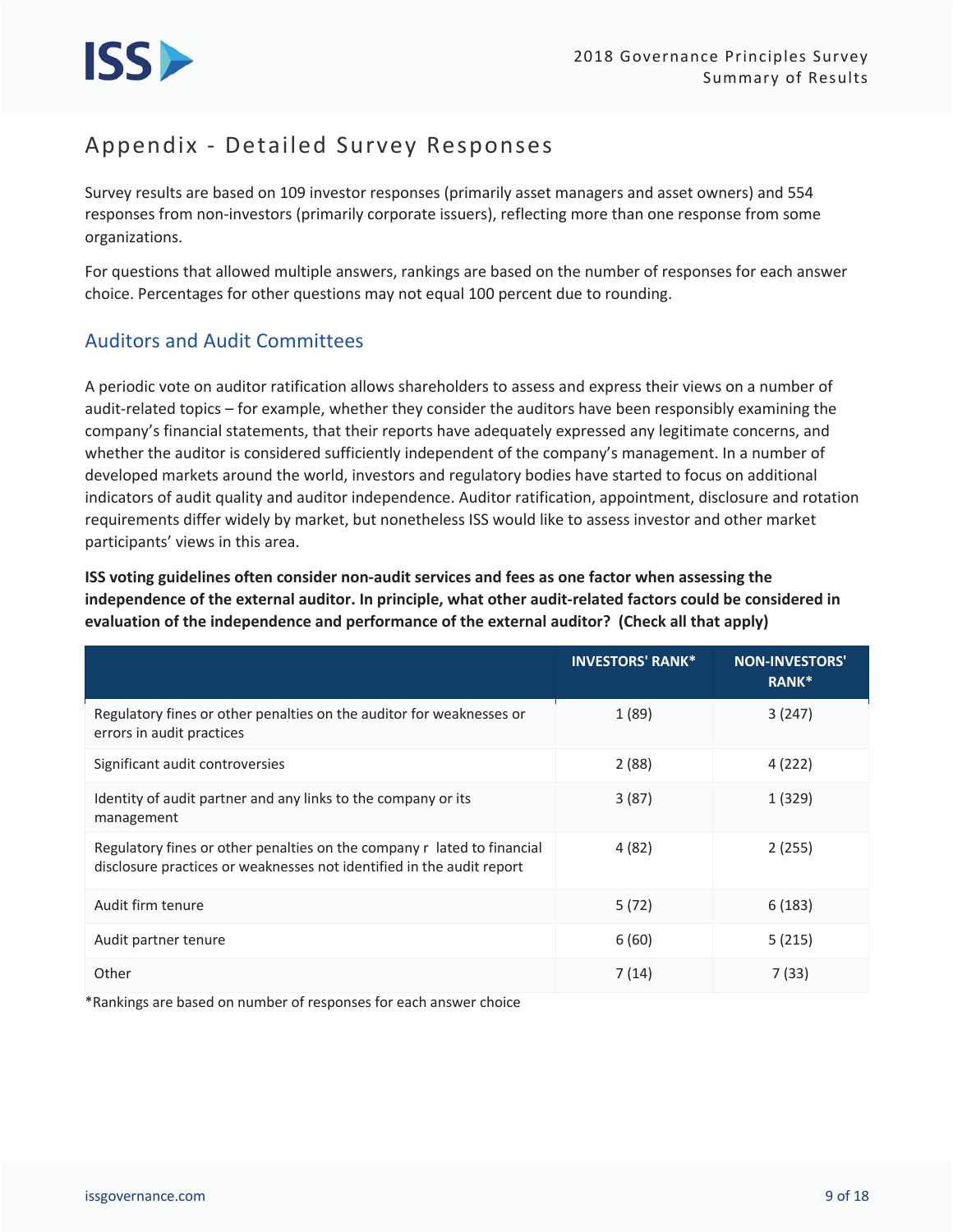

What information should be considered by shareholders in evaluating the company's Audit Committee? (Check all that apply)

|                                                                                                                                                                   | <b>INVESTORS' RANK*</b> | <b>NON-INVESTORS'</b><br>RANK <sup>*</sup> |
|-------------------------------------------------------------------------------------------------------------------------------------------------------------------|-------------------------|--------------------------------------------|
| Skills and experience of audit committee members (including number<br>of financial experts, if applicable)                                                        | 1 (104)                 | 1 (475)                                    |
| Significant financial reporting or audit controversies                                                                                                            | 2(93)                   | 3(320)                                     |
| Quality of the company's financial reporting (e.g., number of<br>restatements; nature of restatements)                                                            | 3(88)                   | 2(376)                                     |
| The level of disclosure of factors used in the audit committee's<br>assessment of the external auditor's independence, tenure,<br>qualifications and work quality | 4 (68)                  | 5(142)                                     |
| Frequency of audit committee meetings                                                                                                                             | 5(53)                   | 4 (174)                                    |
| Frequency of audit committee refreshment                                                                                                                          | 6(48)                   | 6(65)                                      |
| Other                                                                                                                                                             | 7(15)                   | 7(31)                                      |

\*Rankings are based on number of responses for each answer choice

#### **Director Accountability and Track Records**

Some institutional investors are interested in tracking individual directors who have been involved in controversies with respect to one or more of their past or present directorships, particularly where concerns have been raised about shortfalls in oversight. Where identified, such concerns about oversight shortfalls may trigger negative recommendations under current ISS policy for directors who held boardroom leadership roles or served on committees with direct responsibility for overseeing the activities that triggered the controversy.

If ISS assesses that an individual director has failed in his or her oversight responsibilities at one company and this has resulted in a negative ISS vote recommendation, do you consider it appropriate and useful for shareholders for ISS to note this in the proxy research of other companies where that director serves on the board?

|                                                                                                                                 | <b>INVESTORS</b> | <b>NON-INVESTORS</b> |
|---------------------------------------------------------------------------------------------------------------------------------|------------------|----------------------|
| Yes, my organization would like to consider any identified shortfalls by the<br>director on other boards where he or she serves | 84%              | 41%                  |
| It depends (please specify)                                                                                                     | 13%              | 20%                  |
| No, my organization considers a director's service on each board on which<br>he or she services on a standalone basis           | 3%               | 40%                  |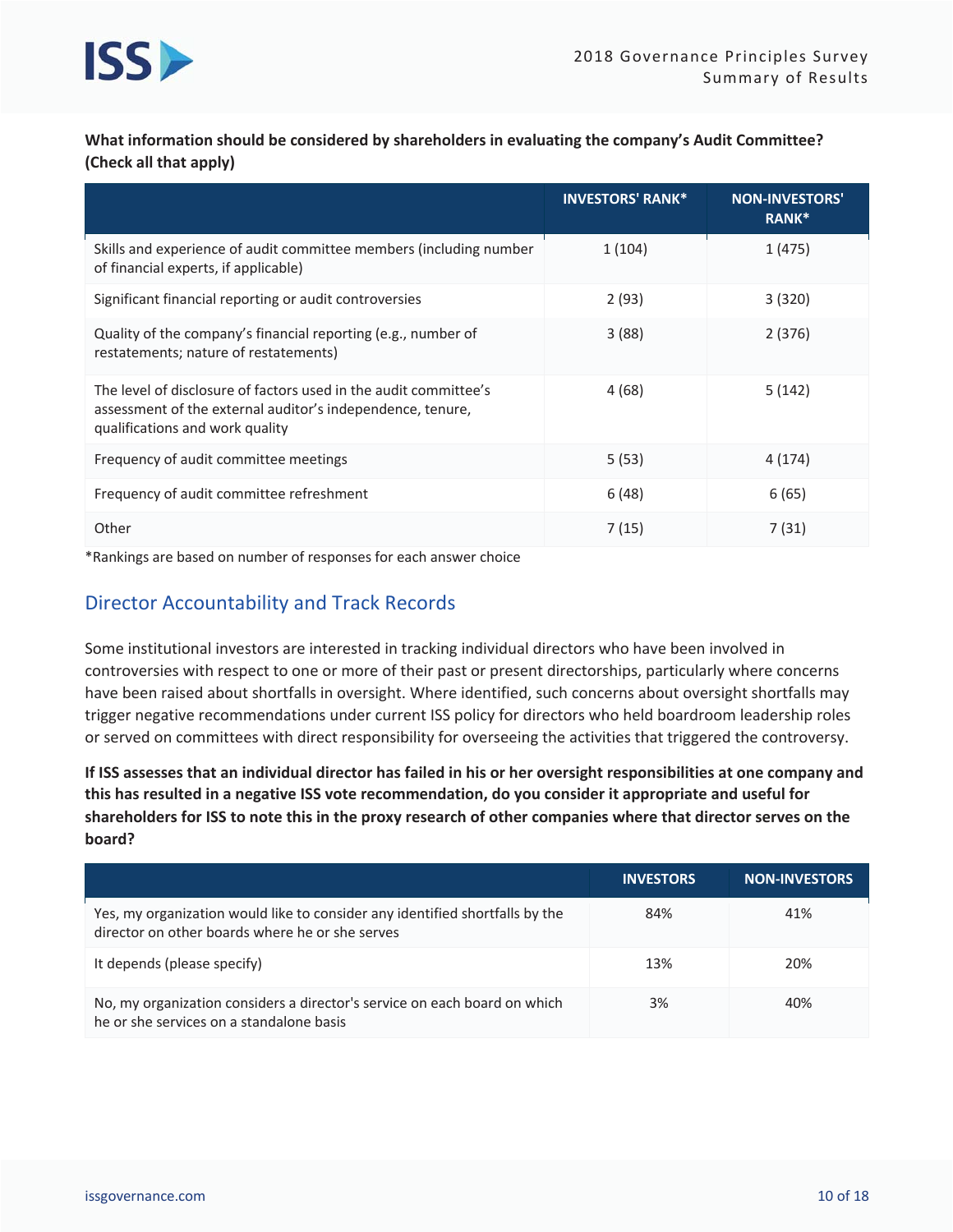



What types of oversight shortfalls would you consider to be relevant to the assessment in such a situation? (Check all that apply)

|                                                                                       | <b>INVESTORS' RANK*</b> | <b>NON-INVESTORS'</b><br>RANK* |
|---------------------------------------------------------------------------------------|-------------------------|--------------------------------|
| Risk oversight failures relating to fraud or other forms of<br>corporate malfeasance  | 1(100)                  | 1(350)                         |
| Oversight failures regarding protection of shareholder rights or<br>shareholder value | 2(90)                   | 2(215)                         |
| Risk oversight failures related to business operations (such as<br>cybersecurity)     | 3(87)                   | 4 (172)                        |
| Pattern of poor stewardship of compensation practices                                 | 4 (80)                  | 3(178)                         |
| Other                                                                                 | 5(10)                   | 5(63)                          |

\*Rankings are based on number of responses for each answer choice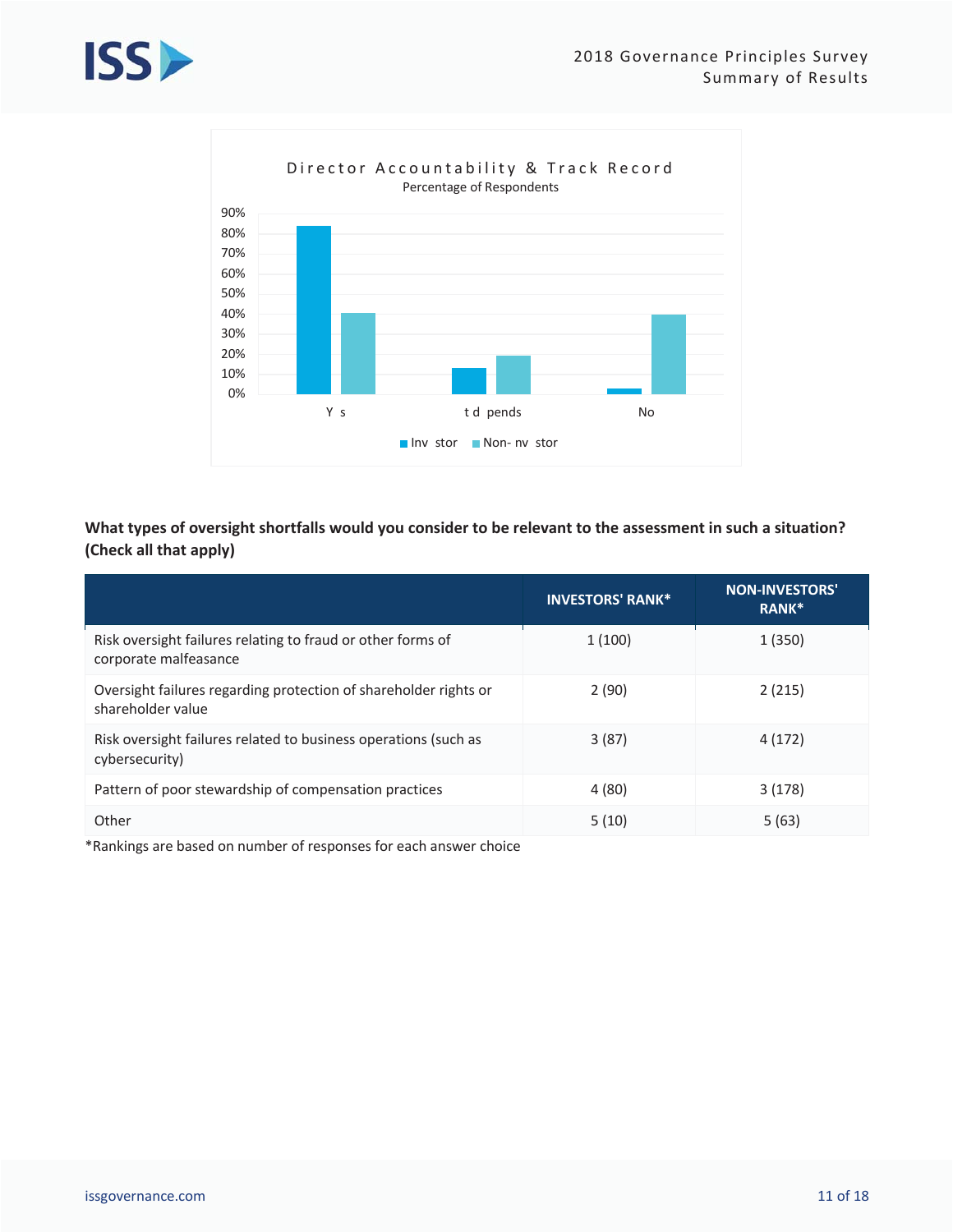

#### What do you consider is an appropriate look-back period for such oversight shortfalls?

|               | <b>INVESTORS</b> | NON-INVESTORS |
|---------------|------------------|---------------|
| One year      | 2%               | 13%           |
| Three years   | 16%              | 44%           |
| Five years    | 30%              | 22%           |
| No time limit | 39%              | 9%            |
| Other         | 13%              | 13%           |



#### **Gender Diversity on Boards**

The focus on increasing gender diversity in corporate boardrooms has soared in recent years. Many markets have implemented enhanced disclosure requirements, best practice recommendations and/or regulatory quotas to drive increased female representation on public company boards, and many institutional investors have publicly supported initiatives to increase board gender diversity. However, there has been limited progress in increasing the number of female directors on boards in some markets, and many institutional investors continue to express frustration with a perceived lack of progress in increasing gender diversity on individual boards, in certain markets or in certain industry sectors. ISS asked respondents in last year's policy survey if they considered it problematic if there are zero female directors on a public company board. More than two-thirds (69 percent) of investor respondents said "yes". A significant proportion of investor respondents (43 percent) said they considered that the absence of female directors could indicate problems in the board recruitment process, while 26 percent of investor respondents said that although a lack of female directors would be problematic, their concerns may be mitigated if the company had a disclosed policy/approach that describes the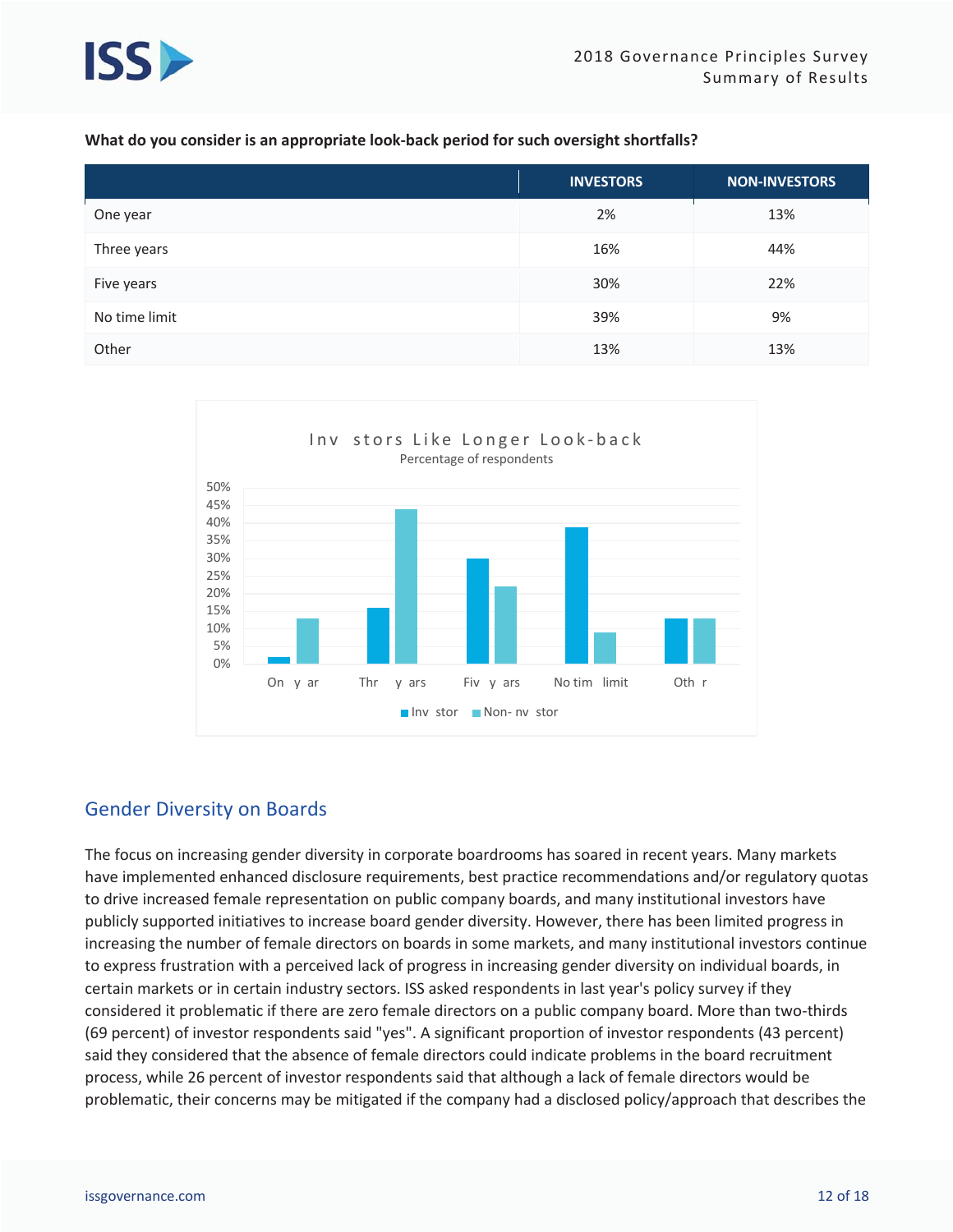

considerations taken into account by the board or the nominating committee to increase gender div rsity on the board.

As of June 30, 2018, 16 percent of Russell 3000 companies in the U.S. had no female board directors, compared to 21 percent at the end of 2017. In each of Canada, the UK and Australia, the number of mid-to-large public companies with no female directors dropped to under four percent this year. In Japan, the number of companies with no female representation is considerably higher at 34 percent this year but has been improving rapidly over the past few years.

ISS is revisiting the same questions we asked in last year's policy survey with respect to gender diversity on boards to identify changes, if any, in investor and non-investor views on this topic.

#### Does your organization consider it to be problematic if there are zero female directors on a public company board?

|                                                                                                                                                                                                                          | <b>INVESTORS</b> | <b>NON-INVESTORS</b> |
|--------------------------------------------------------------------------------------------------------------------------------------------------------------------------------------------------------------------------|------------------|----------------------|
| Yes, the absence of at least one female director may indicate problems in the<br>board recruitment process                                                                                                               | 45%              | 33%                  |
| Yes, but concerns may be mitigated if there is a disclosed policy/approach that<br>describes the considerations taken into account by the board or the nominating<br>committee to increase gender diversity on the board | 37%              | 30%                  |
| Maybe, but the level of concern is based on a case-by-case determination (e.g.,<br>it depends on the country; type of company; industry sector or other factors)                                                         | 15%              | 24%                  |
| No, directors are best suited to determining the composition of the board                                                                                                                                                | 3%               | 13%                  |

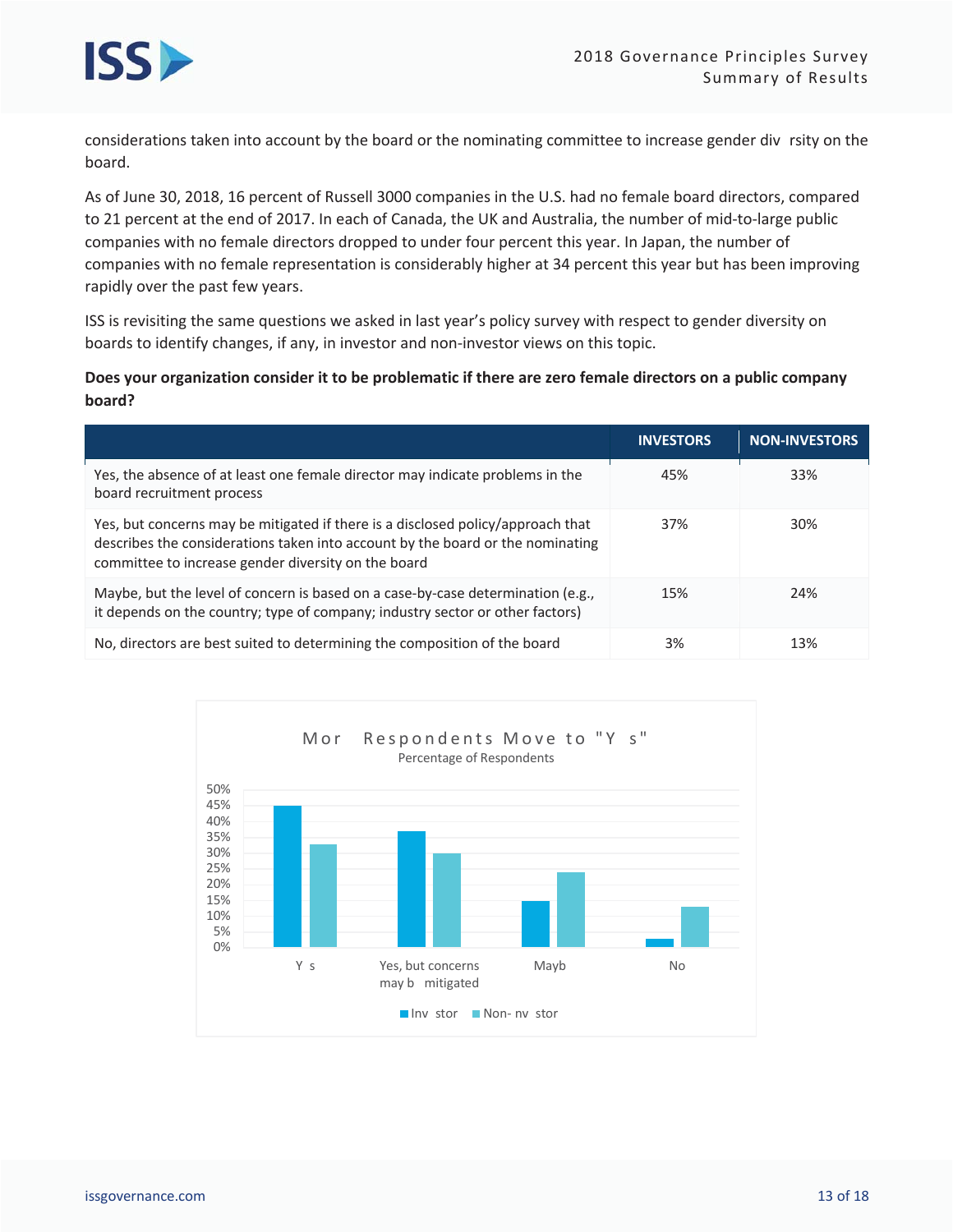



If your organization answered "Yes" or "Maybe" to the preceding question, what actions do you consider may be appropriate for shareholders to take at a company that lacks any gender diversity on the board, and/or has not disclosed a policy on the issue? (Check all that apply)

|                                                                                                                                       | <b>INVESTORS' RANK*</b> | <b>NON-INVESTORS'</b><br>RANK* |
|---------------------------------------------------------------------------------------------------------------------------------------|-------------------------|--------------------------------|
| Engage with the board or management                                                                                                   | 1(91)                   | 1(378)                         |
| Consider supporting a shareholder proposal aimed at increasing diversity                                                              | 2(82)                   | 2(114)                         |
| Consider voting against the chair of the nominating/governance committee                                                              | 3(53)                   | 3(72)                          |
| Consider supporting a shareholder-nominated candidate to the board                                                                    | 4 (47)                  | 4(69)                          |
| Consider voting against all members of the nominating/governance<br>committee                                                         | 4 (47)                  | 5(53)                          |
| Consider voting against the chair of the board or the lead director                                                                   | 6(36)                   | 6(46)                          |
| Consider voting against the Reports & Accounts (in markets where this is an<br>option) reflecting poor disclosure of gender diversity | 7(23)                   | 8(6)                           |
| Other                                                                                                                                 | 8(10)                   | 7 (20)                         |

\*Rankings are based on number of responses for each answer choice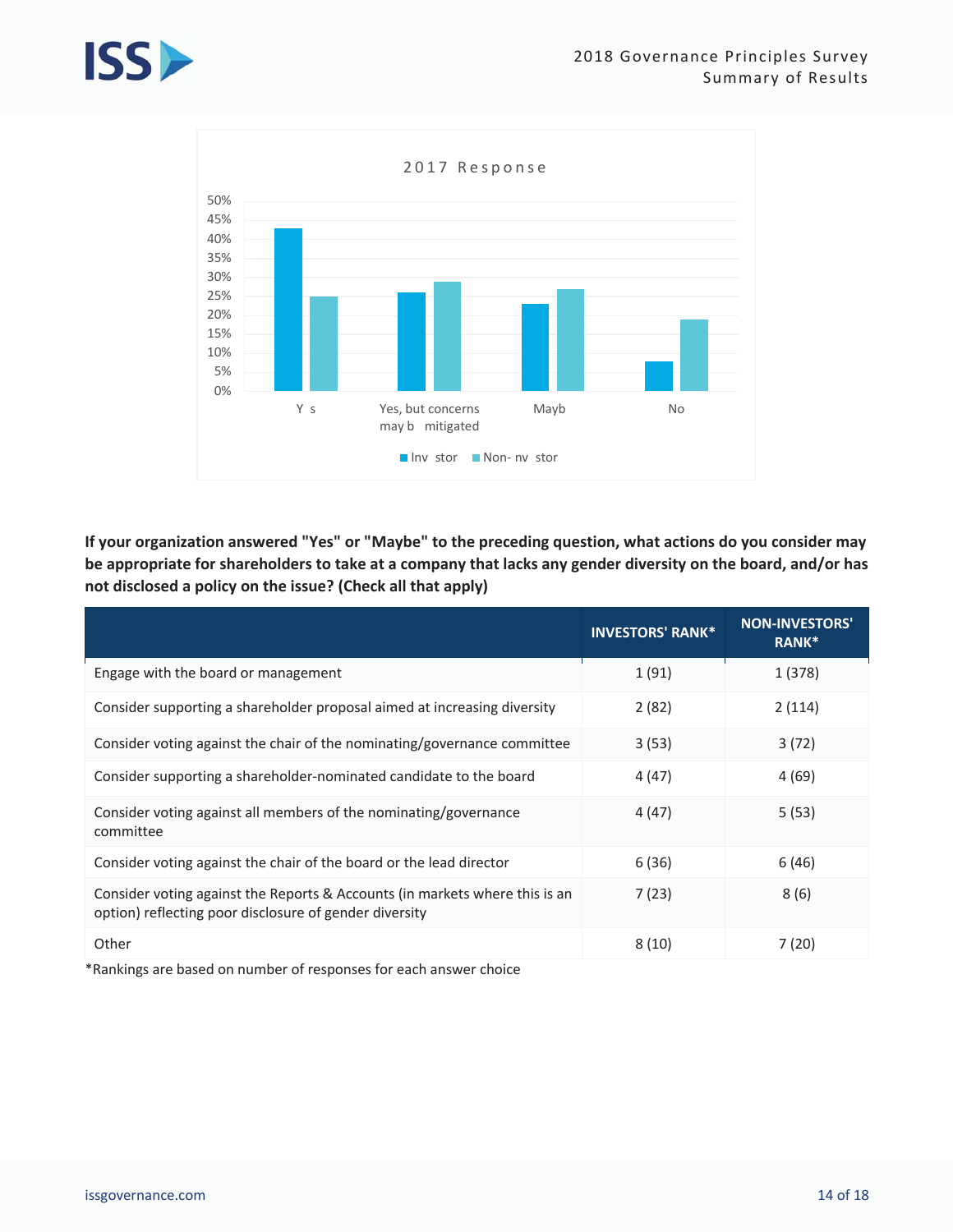

#### **One-Share, One-Vote Principle**

Adjusted Vote Results. The "one-share, one-vote principle" - the idea that shareholders and long-term shareholder value is best protected by a capital structure in which voting power corresponds to each shareholder's ownership stake and at-risk capital commitment – has been challenged as some companies have accessed public capital markets with significant differential voting rights. In such cases, and for the purposes of determining board responsiveness to shareholder vote results, ISS is considering whether to provide in the future an adjusted analysis of shareholder vote results to show what the results would have been if all votes had been counted under the one-share, one-vote principle. For example, in 2018, Facebook received a shareholder proposal asking it to issue a report on the risks posed by content management controversies. The company reported that the proposal received 10.2 percent shareholder support. If the Class B shares (which are currently entitled to ten votes for each share held) were counted only as one vote each (and assuming all the Class B shareholders voted against the proposal), the proposal would have received 31 percent shareholder support.

At companies with multi-class capital structures with unequal voting rights, should ISS in the future provide such adjusted vote results where possible to do so?

|            | <b>INVESTORS</b> | <b>NON-INVESTORS</b> |
|------------|------------------|----------------------|
| Yes        | 92%              | 59%                  |
| It depends | 4%               | 10%                  |
| No         | 4%               | 31%                  |

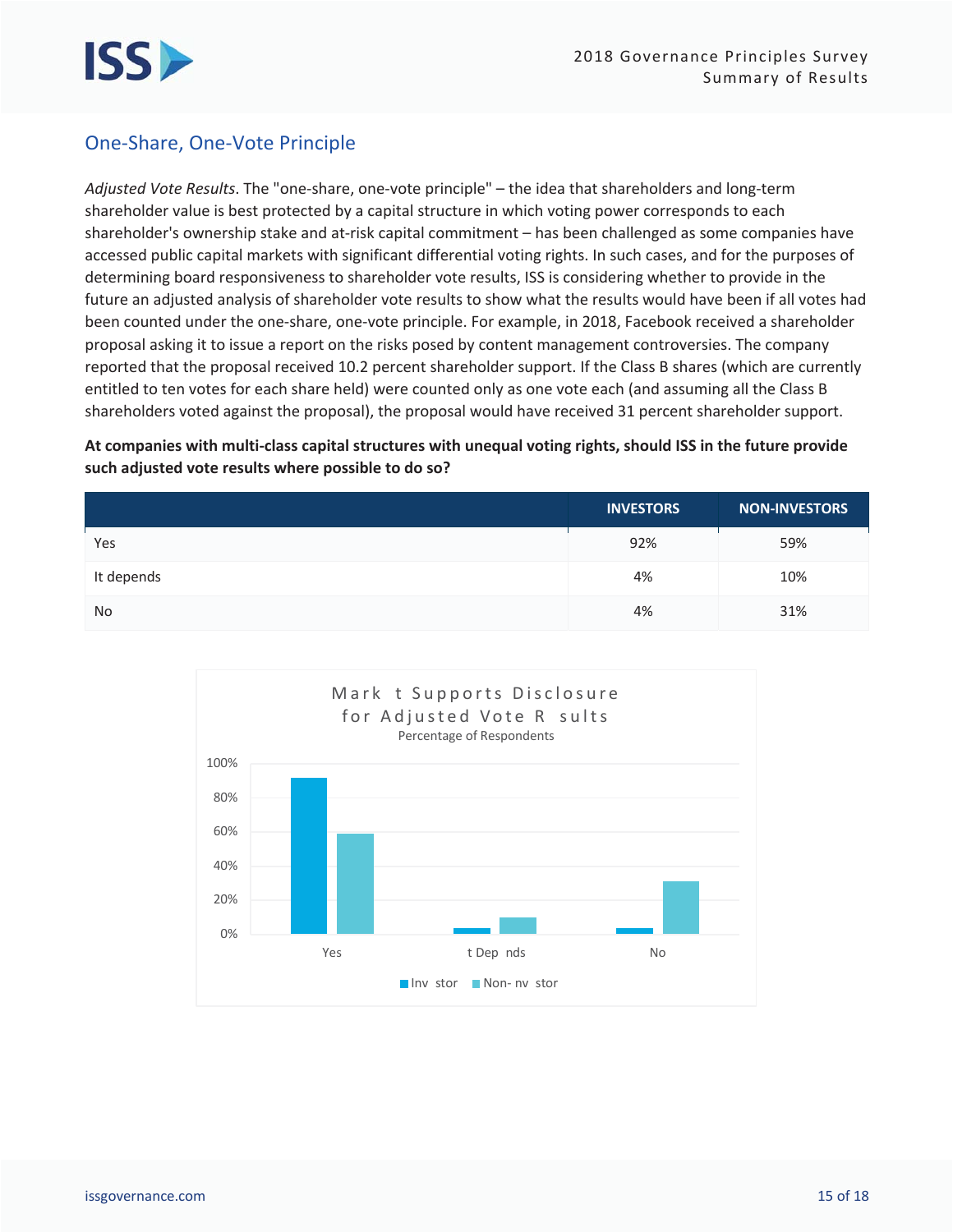

Does your organization consider that ISS should use such adjusted vote results to determine the need for board responsiveness to shareholder vote results in the following year?

|            | <b>INVESTORS</b> | <b>NON-INVESTORS</b> |
|------------|------------------|----------------------|
| Yes        | 72%              | 42%                  |
| It depends | 12%              | 12%                  |
| No         | 17%              | 46%                  |



Sunset Provisions: A significant minority of investors (43 percent) who responded to ISS's 2017 policy survey said that unequal voting rights structures may be appropriate in limited circumstances if they are subject to automatic sunset requirements.

Triggers to sunset multi-class capital structures are usually either based on:

-- (i) the passage of a set amount of time, or

-- (ii) aggregate ownership level of insiders and/or the superclass falling below a certain threshold.

Alternatively, some sunset provisions utilize a combination of time and ownership triggers, usually based on whichever occurs earliest.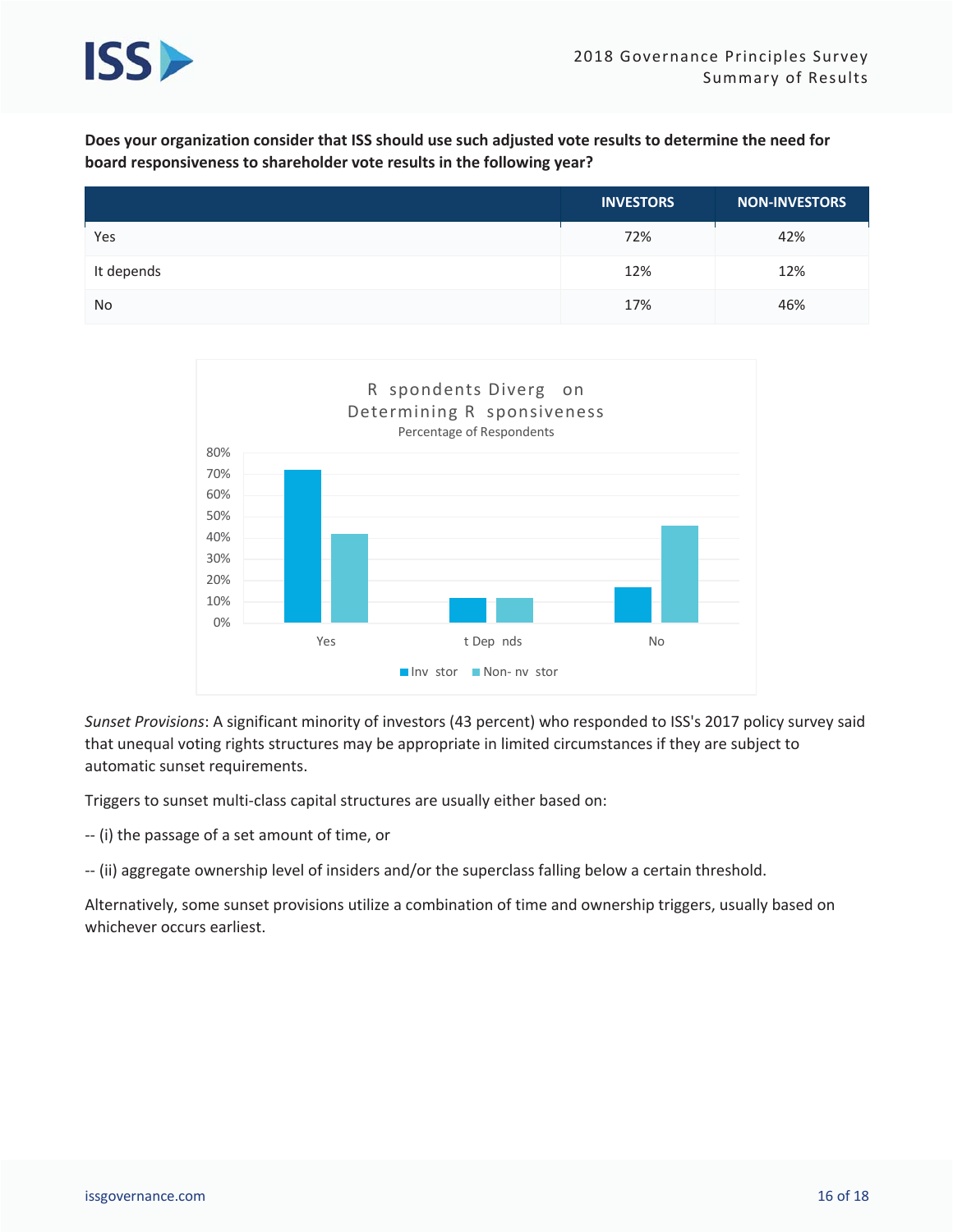

What does your organization consider is an appropriate timeframe for sunset provisions for multi-class capital structures with unequal voting rights?

|                     | <b>INVESTORS</b> | <b>NON-INVESTORS</b> |
|---------------------|------------------|----------------------|
| One to three years  | 25%              | 26%                  |
| Four to six years   | 21%              | 20%                  |
| Seven to ten years  | 11%              | 10%                  |
| More than ten years | 3%               | 7%                   |
| It depends          | 41%              | 36%                  |